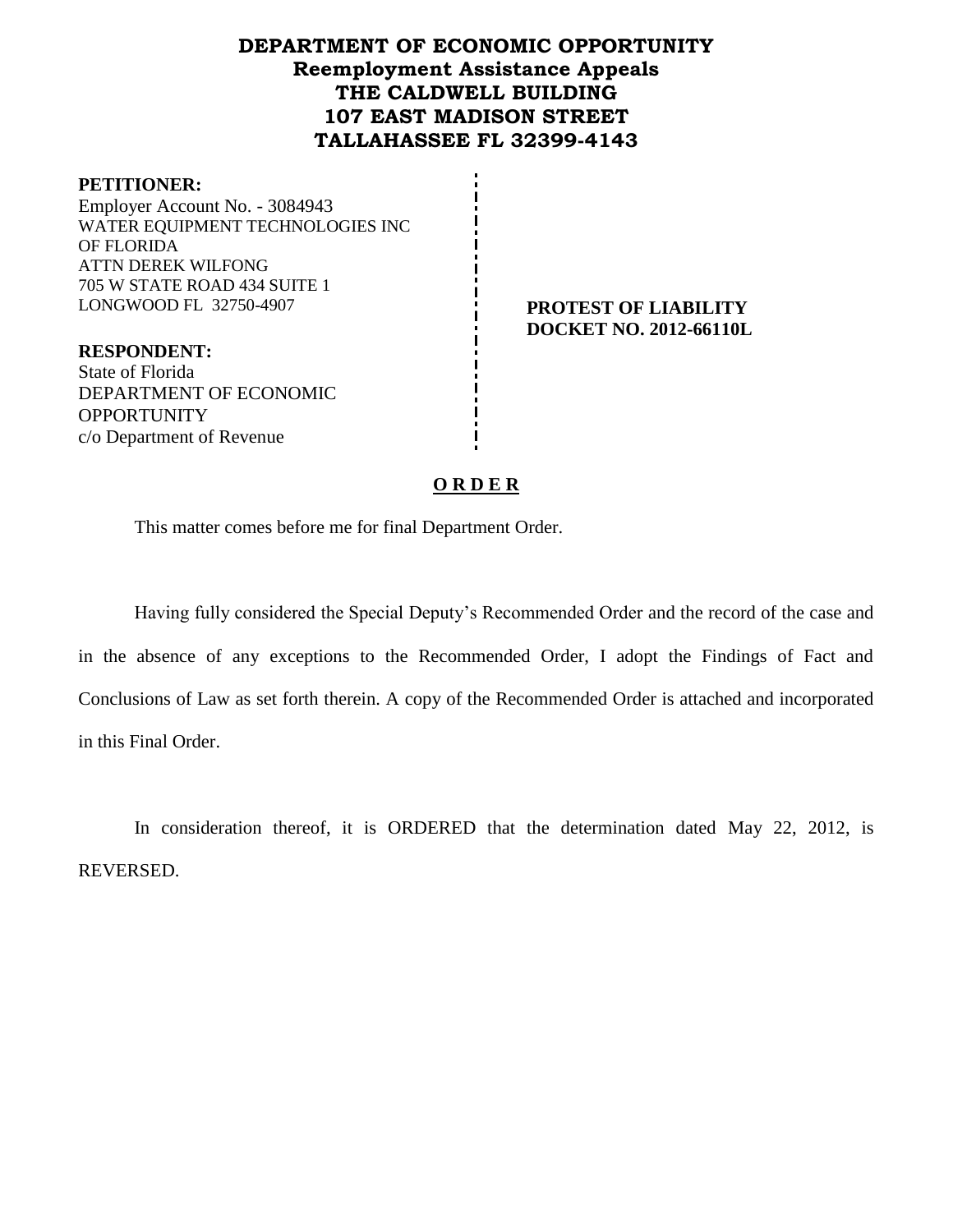#### **JUDICIAL REVIEW**

Any request for judicial review must be initiated within 30 days of the date the Order was filed. Judicial review is commenced by filing one copy of a *Notice of Appeal* with the DEPARTMENT OF ECONOMIC OPPORTUNITY at the address shown at the top of this Order and a second copy, with filing fees prescribed by law, with the appropriate District Court of Appeal. It is the responsibility of the party appealing to the Court to prepare a transcript of the record. If no court reporter was at the hearing, the transcript must be prepared from a copy of the Special Deputy's hearing recording, which may be requested from the Office of Appeals.

Cualquier solicitud para revisión judicial debe ser iniciada dentro de los 30 días a partir de la fecha en que la Orden fue registrada. La revisión judicial se comienza al registrar una copia de un *Aviso de Apelación* con la Agencia para la Innovación de la Fuerza Laboral [*DEPARTMENT OF ECONOMIC OPPORTUNITY]* en la dirección que aparece en la parte superior de este *Orden* y una segunda copia, con los honorarios de registro prescritos por la ley, con el Tribunal Distrital de Apelaciones pertinente. Es la responsabilidad de la parte apelando al tribunal la de preparar una transcripción del registro. Si en la audiencia no se encontraba ningún estenógrafo registrado en los tribunales, la transcripción debe ser preparada de una copia de la grabación de la audiencia del Delegado Especial [*Special Deputy*], la cual puede ser solicitada de la Oficina de Apelaciones.

Nenpòt demann pou yon revizyon jiridik fèt pou l kòmanse lan yon peryòd 30 jou apati de dat ke Lòd la te depoze a. Revizyon jiridik la kòmanse avèk depo yon kopi yon *Avi Dapèl* ki voye bay DEPARTMENT OF ECONOMIC OPPORTUNITY lan nan adrès ki parèt pi wo a, lan tèt *Lòd* sa a e yon dezyèm kopi, avèk frè depo ki preskri pa lalwa, bay Kou Dapèl Distrik apwopriye a. Se responsabilite pati k ap prezante apèl la bay Tribinal la pou l prepare yon kopi dosye a. Si pa te gen yon stenograf lan seyans lan, kopi a fèt pou l prepare apati de kopi anrejistreman seyans lan ke Adjwen Spesyal la te fè a, e ke w ka mande Biwo Dapèl la voye pou ou.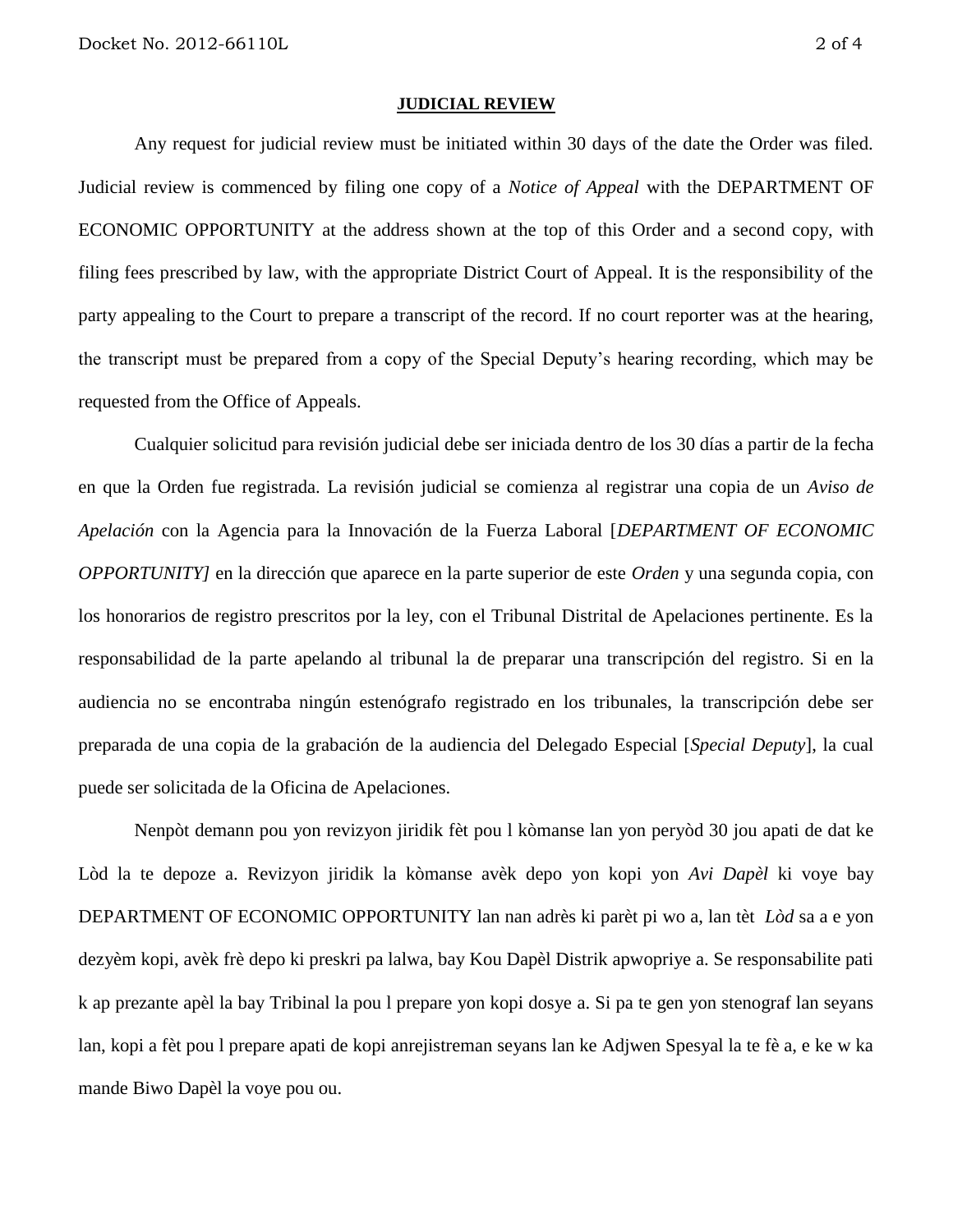DONE and ORDERED at Tallahassee, Florida, this \_\_\_\_\_\_\_ day of December, 2012.



Altemese Smith, Assistant Director, Reemployment Assistance Services DEPARTMENT OF ECONOMIC OPPORTUNITY

FILED ON THIS DATE PURSUANT TO § 120.52, FLORIDA STATUTES, WITH THE DESIGNATED DEPARTMENT CLERK, RECEIPT OF WHICH IS HEREBY ACKNOWLEDGED.

 $\overline{\phantom{a}}$  ,  $\overline{\phantom{a}}$  ,  $\overline{\phantom{a}}$  ,  $\overline{\phantom{a}}$  ,  $\overline{\phantom{a}}$  ,  $\overline{\phantom{a}}$  ,  $\overline{\phantom{a}}$  ,  $\overline{\phantom{a}}$ DEPUTY CLERK DATE

## **CERTIFICATE OF SERVICE**

**I HEREBY CERTIFY that true and correct copies of the foregoing Final Order have been furnished to the persons listed below in the manner described, on the \_\_\_\_\_\_\_ day of December, 2012**.

Sheren J. Bams

SHANEDRA Y. BARNES, Special Deputy Clerk DEPARTMENT OF ECONOMIC OPPORTUNITY Reemployment Assistance Appeals 107 EAST MADISON STREET TALLAHASSEE FL 32399-4143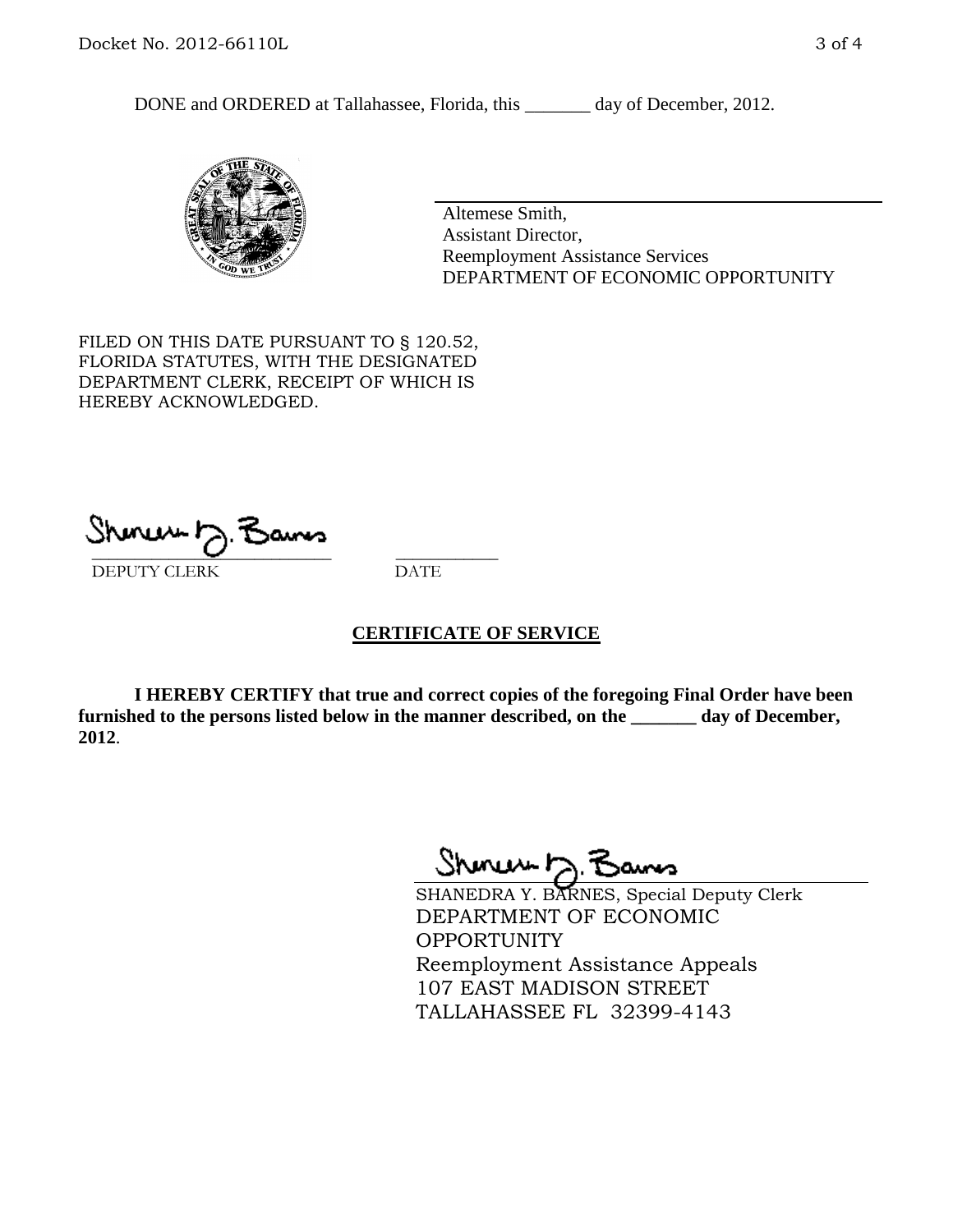Docket No. 2012-66110L 4 of 4

By U.S. Mail:

WATER EQUIPMENT TECHNOLOGIES INC OF FLORIDA ATTN DEREK WILFONG 705 W STATE ROAD 434 SUITE 1 LONGWOOD FL 32750-4907

SCOTT MALONEY 4890 NATURES HOLLOW WAY N JACKSONVILLE FL 32217 DEPARTMENT OF REVENUE

ATTN: VANDA RAGANS - CCOC #1-4857 5050 WEST TENNESSEE STREET TALLAHASSEE FL 32399

DEPARTMENT OF REVENUE ATTN: MYRA TAYLOR P O BOX 6417 TALLAHASSEE FL 32314-6417

State of Florida DEPARTMENT OF ECONOMIC OPPORTUNITY c/o Department of Revenue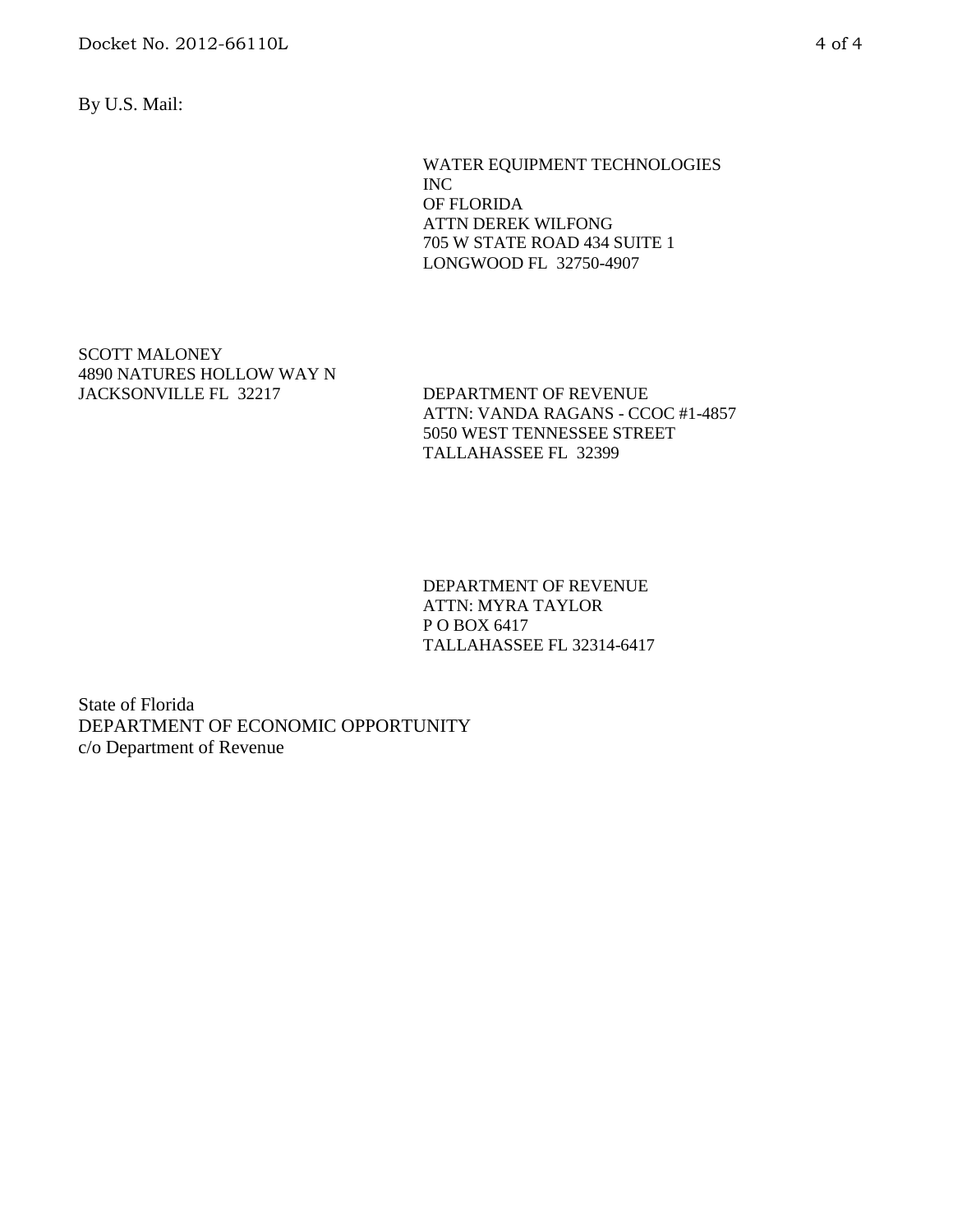## **DEPARTMENT OF ECONOMIC OPPORTUNITY Reemployment Assistance Appeals**

MSC 347 CALDWELL BUILDING 107 EAST MADISON STREET TALLAHASSEE FL 32399-4143

### **PETITIONER:**

Employer Account No. - 3084943 WATER EQUIPMENT TECHNOLOGIES INC OF FLORIDA ATTN DEREK WILFONG 705 W STATE ROAD 434 SUITE 1 LONGWOOD FL 32750-4907

> **PROTEST OF LIABILITY DOCKET NO. 2012-66110L**

**RESPONDENT:** State of Florida DEPARTMENT OF ECONOMIC **OPPORTUNITY** c/o Department of Revenue

# **RECOMMENDED ORDER OF SPECIAL DEPUTY**

TO: Assistant Director, Executive Director, Reemployment Assistance Services DEPARTMENT OF ECONOMIC OPPORTUNITY

This matter comes before the undersigned Special Deputy pursuant to the Petitioner's protest of the Respondent's determination dated May 22, 2012

After due notice to the parties, a telephone hearing was held on October 24, 2012. The Petitioner, represented by the Petitioner's Vice President/Manager, appeared and testified. The Respondent, represented by a Department of Revenue Tax Specialist II, appeared and testified. The Joined Party did not appear.

The record of the case, including the recording of the hearing and any exhibits submitted in evidence, is herewith transmitted. Proposed Findings of Fact and Conclusions of Law were not received.

## **Issues**:

Whether services performed for the Petitioner by the Joined Party constitute insured employment, and if so, the effective date of liability, pursuant to Section 443.036(19), 443.036(21); 443.1216, Florida Statutes.

Whether the Petitioner meets liability requirements for Florida reemployment assistance contributions, and if so, the effective date of liability, pursuant to Sections 443.036(19); 443.036(21), Florida Statutes.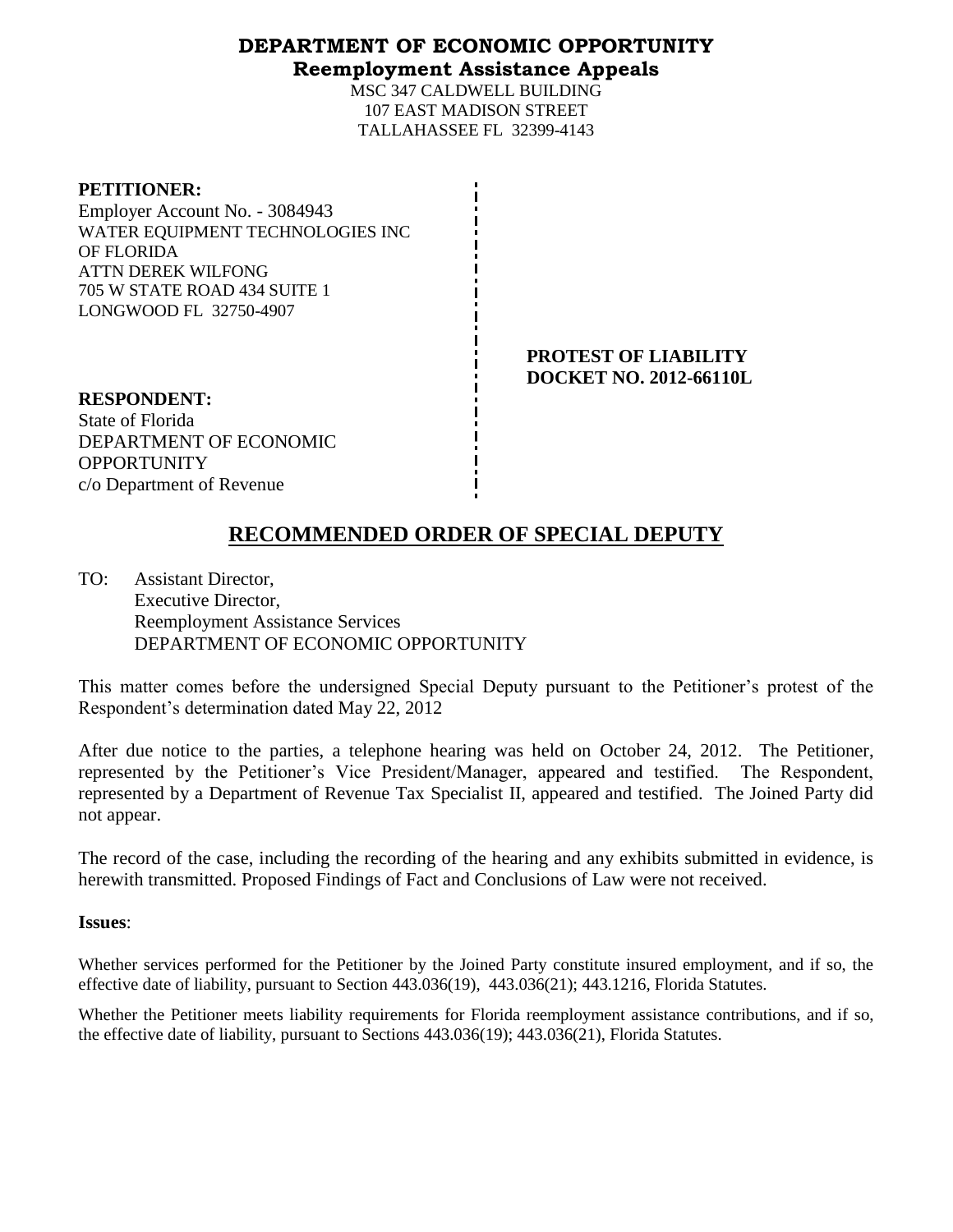## **Findings of Fact:**

- 1. The Petitioner is a corporation, formed in 2004, that is engaged in the sale of residential water treatment equipment.
- 2. The Petitioner utilizes sales representatives to sell water treatment equipment to customers. The Petitioner considers all of the sales representatives to be independent contractors.
- 3. The activities of the industry in which the Petitioner operates are regulated under Florida Statutes and various consumer protection laws. The Petitioner receives guidelines from suppliers and finance companies setting forth what can and cannot be represented in connection with the sale of the water treatment products. The Petitioner passes those guidelines along to its sales representatives, verbally and in the form of a script for use when representing the products to the consumers.
- 4. The Joined Party performed services for the Petitioner as a sales representative from May 10, 2011, until March 3, 2012. The Joined Party previously performed similar services for the Petitioner for a period of time beginning August 28, 2008. The Joined Party obtained the work through his cousin, a sales manager for the Petitioner.
- 5. The Petitioner and Joined Party entered into an *Independent Contracting Agreement* stating, among other things, that the Joined Party is an independent sales representative; that the Joined Party may not disclose confidential or proprietary information; and that the Joined Party may not work for a competitor of the Petitioner.
- 6. The Joined Party had prior sales experience. When he initially began performing services for the Petitioner in 2008, the Petitioner provided the Joined Party with a product orientation.
- 7. The Petitioner provided the Joined Party with sales leads generated by the Petitioner's marketing department. The Joined Party could either visit the Petitioner's office to obtain leads or receive leads from a dispatcher. The Joined Party was not required work set hours or to be available during particular hours. The Joined Party could accept or decline a lead offered by the Petitioner. If the Joined Party accepted the lead, the Joined Party was expected to meet the consumer at the appointed time. The Joined Party could develop his own leads using various methods, including developing relationships with property managers or realtors, hiring canvassers, and making promotional offers to the public.
- 8. The Joined Party's services were performed at the residences of potential customers, where the Joined Party performed demonstrations and attempted to sell the equipment. The territory in which the Joined Party could pursue leads generated by the Petitioner was the greater Jacksonville area. The Joined Party could pursue personally generated leads both inside and outside of that territory.
- 9. The Petitioner provided the equipment and chemicals needed for the in-home demonstrations. The Joined Party traveled to the residences of potential customers at his own expense.
- 10. The Joined Party was paid on a commission basis. The Joined Party could determine the sales price of the equipment, not to exceed the manufacturer's suggested retail price. The Joined Party could determine the financing options offered the consumer. The Joined Party could offer other incentives in order to make the sale. The Petitioner had the right to reject a contract if the installed cost to the Petitioner was greater than the net amount under the contract. The Petitioner did not withhold taxes from the Joined Party's earnings and reported the earnings on a form 1099-MISC.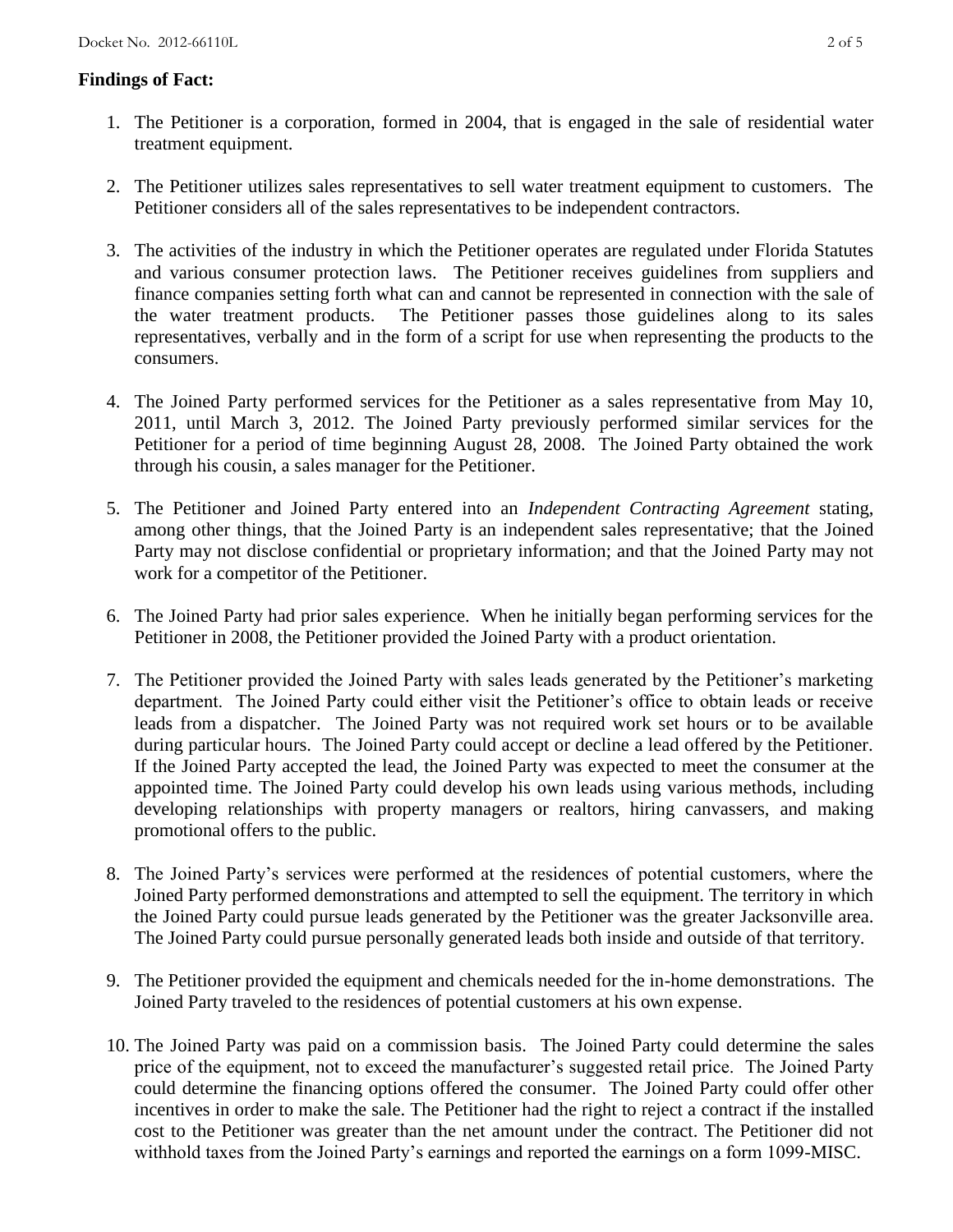## **Conclusions of Law:**

- 11. The issue in this case, whether services performed for the Petitioner constitute employment subject to the Florida Unemployment Compensation Law, is governed by Chapter 443, Florida Statutes. Section 443.1216(1)(2)2, Florida Statutes, provides that employment subject to the chapter includes service performed by individuals under the usual common law rules applicable in determining an employer-employee relationship.
- 12. The Supreme Court of the United States held that the term "usual common law rules" is to be used in a generic sense to mean the "standards developed by the courts through the years of adjudication." United States v. W.M. Webb, Inc., 397 U.S. 179 (1970).
- 13. The Supreme Court of Florida adopted and approved the tests in 1 Restatement of Law, Agency 2d Section 220 (1958), for use to determine if an employment relationship exists. See Cantor v. Cochran, 184 So.2d 173 (Fla. 1966); Miami Herald Publishing Co. v. Kendall, 88 So.2d 276 (Fla. 1956); Magarian v. Southern Fruit Distributors, 1 So.2d 858 (Fla. 1941); see also Kane Furniture Corp. v. R. Miranda, 506 So.2d 1061 (Fla. 2d DCA 1987).
- 14. Restatement of Law is a publication, prepared under the auspices of the American Law Institute, which explains the meaning of the law with regard to various court rulings. The Restatement sets forth a nonexclusive list of factors that are to be considered when judging whether a relationship is an employment relationship or an independent contractor relationship.
- 15. 1 Restatement of Law, Agency 2d Section 220 (1958) provides:
	- (1) A servant is a person employed to perform services for another and who, in the performance of the services, is subject to the other's control or right of control.
	- (2) The following matters of fact, among others, are to be considered:

(a) the extent of control which, by the agreement, the business may exercise over the details of the work;

(b) whether or not the one employed is engaged in a distinct occupation or business;

(c) the kind of occupation, with reference to whether, in the locality, the work is usually done under the direction of the employer or by a specialist without supervision;

(d) the skill required in the particular occupation;

(e) whether the employer or the worker supplies the instrumentalities, tools, and the place of work for the person doing the work;

(f) the length of time for which the person is employed;

- (g) the method of payment, whether by the time or by the job;
- (h) whether or not the work is a part of the regular business of the employer;
- (i) whether or not the parties believe they are creating the relation of master and servant;
- (j) whether the principal is or is not in business.
- 16. Comments in the Restatement explain that the word "servant" does not exclusively connote manual labor, and the word "employee" has largely replaced "servant" in statutes dealing with various aspects of the working relationship between two parties.
- 17. In Department of Health and Rehabilitative Services v. Department of Labor & Employment Security, 472 So.2d 1284 (Fla. 1<sup>st</sup> DCA 1985), the court confirmed that the factors listed in the Restatement are the proper factors to be considered in determining whether an employer-employee relationship exists. However, in citing La Grande v. B&L Services, Inc., 432 So.2d 1364, 1366 (Fla.  $1<sup>st</sup>$  DCA 1983), the court acknowledged that the question of whether a person is properly classified an employee or an independent contractor often cannot be answered by reference to "hard and fast" rules, but rather must be addressed on a case-by-case basis.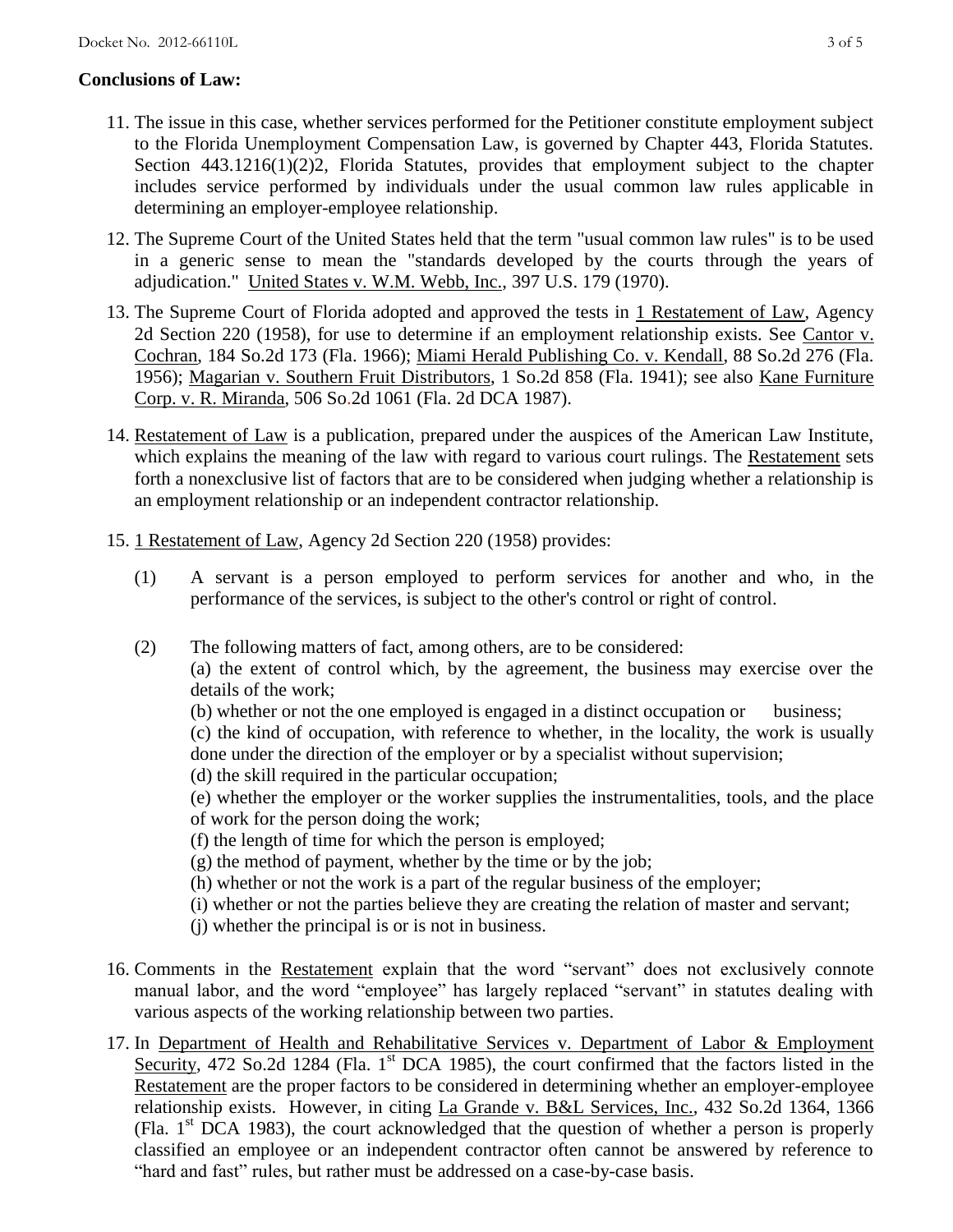- 18. The parties entered into an *Independent Contracting Agreement* identifying the working relationship as an independent contractor relationship. The Florida Supreme Court held that in determining the status of a working relationship, the agreement between the parties should be examined if there is one. The agreement should be honored, unless other provisions of the agreement, or the actual practice of the parties, demonstrate that the agreement is not a valid indicator of the status of the working relationship. Keith v. News & Sun Sentinel Co., 667 So.2d 167 (Fla. 1995).
- 19. In Adams v. Department of Labor and Employment Security, 458 So.2d 1161 (Fla. 1<sup>st</sup> DCA 1984), the court held that the basic test for determining a worker's status is the employing unit's right of control over the manner in which the work is performed. The court, quoting Farmer's and Merchant's Bank v. Vocelle, 106 So.2d 92 (Fla. 1<sup>st</sup> DCA 1958), stated: "[I]f the person serving is merely subject to the control of the person being served as to the results to be obtained, he is an independent contractor; if he is subject to the control of the person being served as to the means to be used, he is not an independent contractor."
- 20. In this case, the written agreement between the parties reflects the intent to create an independent contractor relationship. It was not shown that the Petitioner exercised control over the Joined Party or the manner in which the work was performed. The Joined Party did not have set hours for work. The Joined Party could work leads offered by the Petitioner, or the Joined Party could develop his own leads. The Joined Party was free to hire others to assist him in developing leads or making sales. The Joined Party was free to accept or decline a lead from the Petitioner. Except as restricted by law, or by the Petitioner's suppliers and finance companies, the Joined Party determined the manner in which to accomplish a sale.
- 21. The Joined Party was paid by the job, rather than by time. The Joined Party's commission was based upon the contract he negotiated with a customer.
- 22. The Petitioner did not withhold taxes from the Joined Party's pay. The Petitioner reported the Joined Party's earnings as non-employee compensation.
- 23. It is concluded that the services performed for the Petitioner by the Joined Party do not constitute insured work.

**Recommendation:** It is recommended that the determination dated May 22, 2012 be REVERSED.

Respectfully submitted on November 14, 2012.



SUSAN WILLIAMS, Special Deputy Office of Appeals

A party aggrieved by the *Recommended Order* may file written exceptions to the Director at the address shown above within fifteen days of the mailing date of the *Recommended Order*. Any opposing party may file counter exceptions within ten days of the mailing of the original exceptions. A brief in opposition to counter exceptions may be filed within ten days of the mailing of the counter exceptions. Any party initiating such correspondence must send a copy of the correspondence to each party of record and indicate that copies were sent.